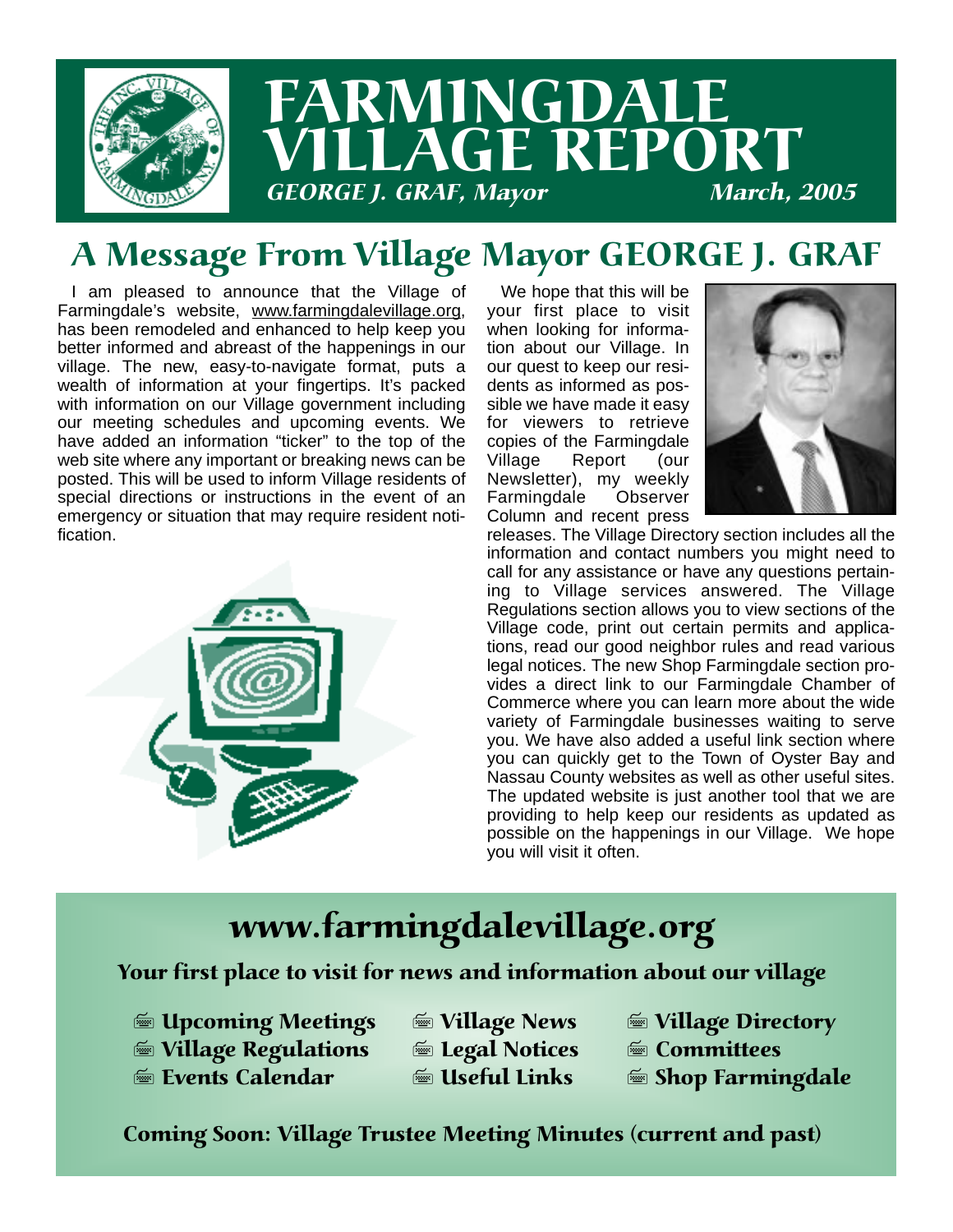## Dorfmeister Elected Village Trustee



Theodore "Teddy" Dorfmeister, Sr. was elected Village Trustee in the Village Election held on March 15th. Mr. Dorfmeister will serve a one year term. As a Village Trustee, he will continue in his role as the Village Board Liaison to the Beautification Committee, the Gazebo Project Chairman and Senior Citizen Advisor. Mr. Dorfmeister stated, "I look forward to continuing my work with Mayor Graf and the other Trustees to

assure that our Village is the best possible place to live, work and raise our families". He went on to say, "I am very proud to be affiliated with board members who emphasize the practice of open government, accountability, honesty and integrity. We have accomplished a great deal during the past year, by cutting village expenses, reducing water rates and improving the village infrastructure. I am excited about continuing in our efforts to effect positive changes in our Village".

### Village Officials Attend Hawks Dinner



Farmingdale Village Mayor George Graf and Trustee Ted Dorfmeister attended the Farmingdale Hawks Football awards dinner that was held at the Huntington Hilton in Melville last month. The Hawks have been providing youth football and cheerleading programs for more than forty years. Pictured with Mayor Graf and Trustee Dorfmeister are members of the Hawks nine year old football team.

## Farmingdale Chamber Holds Easter Egg Hunt



The Farmingdale Chamber of Commerce held it's annual Easter Egg Hunt in the Village Green on the March 19. For the last ten years, on the Saturday before Easter, the Chamber members hide eggs in the village green and invite our small children to hunt down the plastic eggs that are filled with assorted candy treats.

Pictured with the Easter Bunny are Pete Yovine (State Bank), President, Farmingdale Chamber of Commerce (left),Village of Farmingdale Mayor George Graf (right), local parents & children and members of Brownie Girls Scout Troup 3729 (Woodward Parkway).

#### Rotary Celebrates 100 Years of Service



Farmingdale Rotarians gather around District Governor Larry Jorgensen to celebrate Rotary's 100<sup>th</sup> birthday. Left to right: Dr. Phil Acinapuro, Breakfast Rotary President Tina Diamond, Deputy Mayor Joe Rachiele, District Community Service Director Tom Sabellico, Library Director Debbie Podolski and Paul Gatto.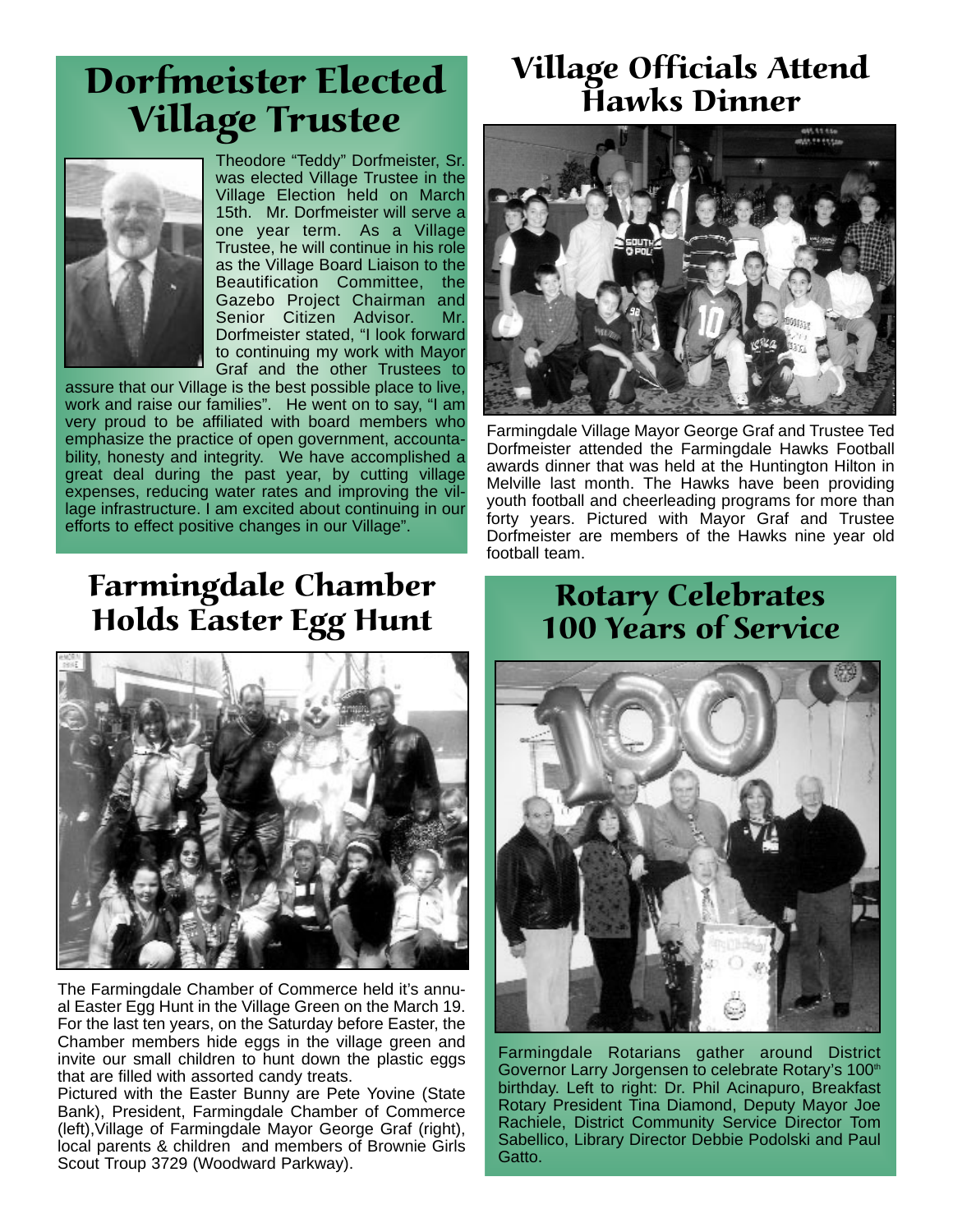## Beautification Committee Holds First Meeting

The Beautification Committee redcently held their kick off meeting for 2005. Village Trustee Dorfmeister, the Committee's Board Liaison, was joined by a diverse group of community members that included some returning committee members from last year, former members (who have not been active over the past few years) and some new members. Mayor Graf, Village Attorney Greg Carman and Deputy Mayor Joe Rachiele participated in a lively discussions on



**Village Attorney Greg Carman (left) and Trustee Dorfmeister (right) review Village Green improvement ideas with the Beautification Committee.**

away, while some have to be discussed at future Trustees' meetings. The meeting's outcome demonstrated that a small group of concerned individuals can start the ball rolling on projects and

cussed. In addition to the on-going projects such as the tree well and flower box programs, new projects such as the Gazebo landscaping, parking lot fencing, enhancing the Village Green area, and eliminating sidewalk clutter were discussed. Some items the committee can run with right

many projects and issues that will continue to enhance the unique charm of our Village.

While it was only the first meeting, a sharing of ideas, concerns and issues were addressed and discan make a difference in making changes to the Village in which we live. If you would like to help out or want more information, please call Village Hall at 516- 249-0093.

### Good Neighbor Rules

As the warm weather approaches and we move on to outdoor activities and projects, the Village Administration would like to remind you of our good neighbor rules:



• Heavy landscaping

equipment, such as lawn mowers, leaf blowers and edgers, are prohibited from use on Sundays and holidays and before 8:00 a.m. on all other days.

• Regular trash is collected at the curb each Tuesday and Friday by the Town Of Oyster Bay. Yard waste and other garbage cannot be brought to the curb until after sunset on the night before a scheduled pickup.

• Landscapers must remove debris or store it out of sight on the property.

• Empty garbage cans should be brought in within 2 hours after pickup.

• Lawns must be cut to within 5", fences kept in repair and your property must be kept free of debris.

• It is every property owner's responsibility to assure that their sidewalks are in good condition



and their trees and branches do not pose any hazards to passer-bys.

• Please also remember to curb your dog and "scoop the poop"

By observing these few rules, we can assure that our village street will be as safe and clean as they can be.

### Village, FBHS Honor Mabel Greenidge on her 100<sup>th</sup> Birthday

The Village of Farmingdale and the Farmingdale-Bethpage Historical Society (FBJS) honored village resident Mabel Greenidge at a recent FBHS meeting a few days after her 100<sup>th</sup> birthday. Greenidge has lived in the village for 60 years and has been a FBHS member for the last 28 years.



**Pictured with Ms. Greenidge are l-r: FBHS President Larry Jorgensen, Mayor George Graf and Village Trustee Ted Dorfmeister.**